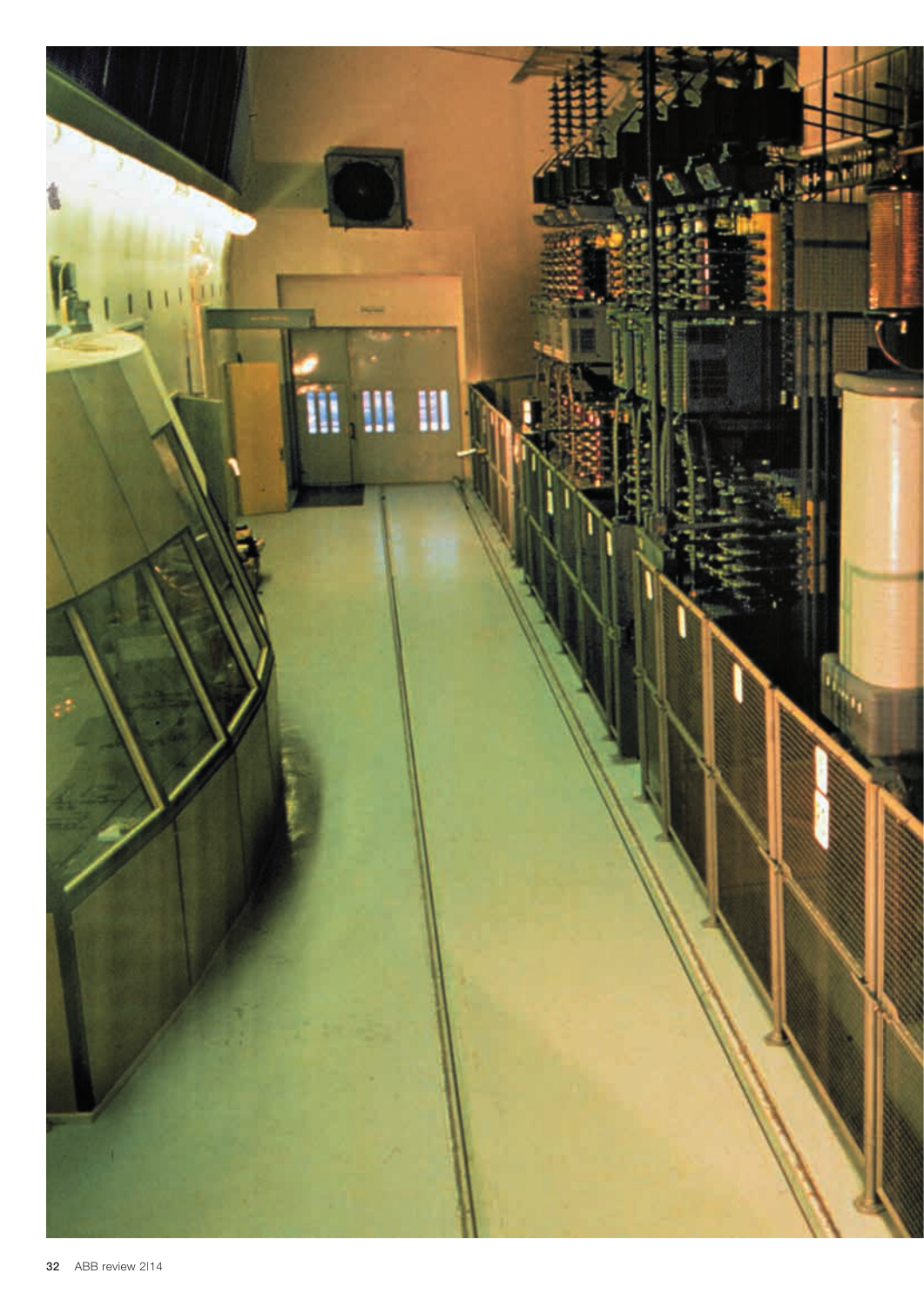

# 60 years of HVDC

## ABB's road from pioneer to market leader

ANDREAS MOGLESTUE – Looking back on the clash between Edison's DC and Tesla's AC in the "War of the Currents" of the 1880s, it is often summarily assumed that the question was settled once and for all. But during the last 60 years, DC – at higher voltages than Edison could have imagined, has been making a steady comeback. HVDC is now an indispensable part of transmission grids across the world, and is set to expand into further markets still. The history of ABB is intricately intertwined with that of HVDC: ABB's predecessor companies pioneered the technology and ABB is not only firmly established as market leader today, but is the only company able to supply the complete scope of HVDC components, including the overall engineering as well as transformers, converter stations, semiconductors, cables and control systems.

Title picture The world's first HVDC thyristor valves (foreground) connected in series with the original converter (background) at Gotland (circa 1970)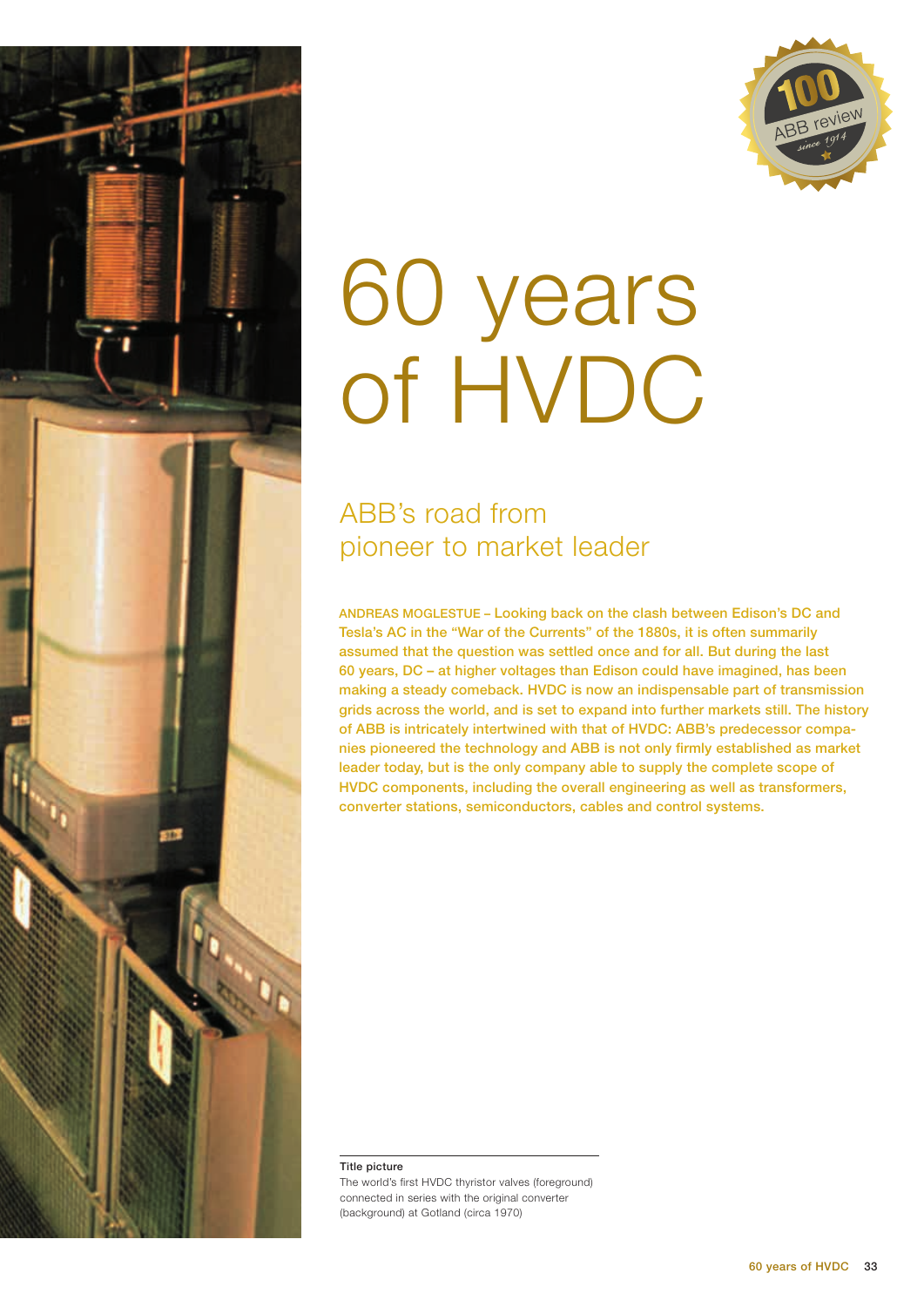

son's idea is enjoying some revindication at present through the concept of microgeneration – in which customers can feed self-generated electricity (eg, solar) into the grid.

The second prong of Edison's counterattack was to try his own hand at transmitting electricity at higher voltages (seemingly in discord with his anti-highvoltage activism). In 1889, Edison built a 22 km line from Williamette Falls to Portland, Oregon (United States) transmitting about 130 kW at 4 kV. The voltage level was obtained through the series connec-

## Already during Edison's lifetime, DC was growing in many sectors.

portation, aluminum smelting and telecommunications, in all of which it is still of great significance today. New applications added since include data processing and photovoltaics. However, in terms of transmission and distribution, AC's superiority appeared unassailable. But was it really?

was growing in sectors such as rail trans-

## Drawbacks of AC

Despite the rapid adoption of three-phase AC for transmission and distribution, longer AC lines face drawbacks. The most important of these is the phenomenon of reactive power. Reactive power is the flow

> of energy that continuously charges and discharges the line's electric and magnetic fields to accommodate the periodic oscillation of the line's voltage

tion of generators (a principle that was first demonstrated at an exhibition in Munich, Germany, in 1882). Symptomatically with the demise of DC, the Oregon line was to be short-lived: It was heavily damaged by a flood in 1890 and then rebuilt as an AC installation by Edison's competitor, Westinghouse.

But the history of DC transmission did not end with that flood. As late as 2006 there were still 60 customers connected to the Edison DC supply in New York City (the supply was finally switched off the following year). But much more significantly, already during the inventor's lifetime, DC

and current. Although not directly wasteful (the energy is recovered as the fields discharge), the additional current and voltage on the line subtract from its useful economic capability. As capacitance and inductance increase with the length of the line, reactive power also grows until a point is reached that commercial transmission ceases to be viable. It is ironic that the laws of physics that enable transformation and make high-voltage AC transmission possible in the first place are the same laws that ultimately limit the distance over which it is useful  $\rightarrow$  1.

he transmission of electricity over large distances requires high voltage levels. Because ohmic losses are proportional to the square of the current, every doubling of the voltage reduces losses to one quarter. The simplest way of achieving high voltage levels is to use transformers. But unfortunately for the DC faction during the War of the Currents, the principle of transformation only applies to AC. DC's principal proponent, Thomas Edison, was however not one to give up easily. Rather than admitting defeat over this simple fact of physics, he resorted to a double-pronged counter-attack. On the one hand he drew attention to the safety hazards of higher voltages, sometimes resorting to horrific methods to instill public distrust of them (he once had an elephant electrocuted and also played a part in the creation of the first electric chair). As an alternative to high-voltage transmission, Edison promoted local generation. This meant providing a power plant in every neighborhood (the limit for the commercial transmission of 110V DC being about 1.6 km). Although the urban pollution from such plants would have been problematic (especially considering the generation technology of the day), and the very suggestion may sound risible through the perspective of history, Edi-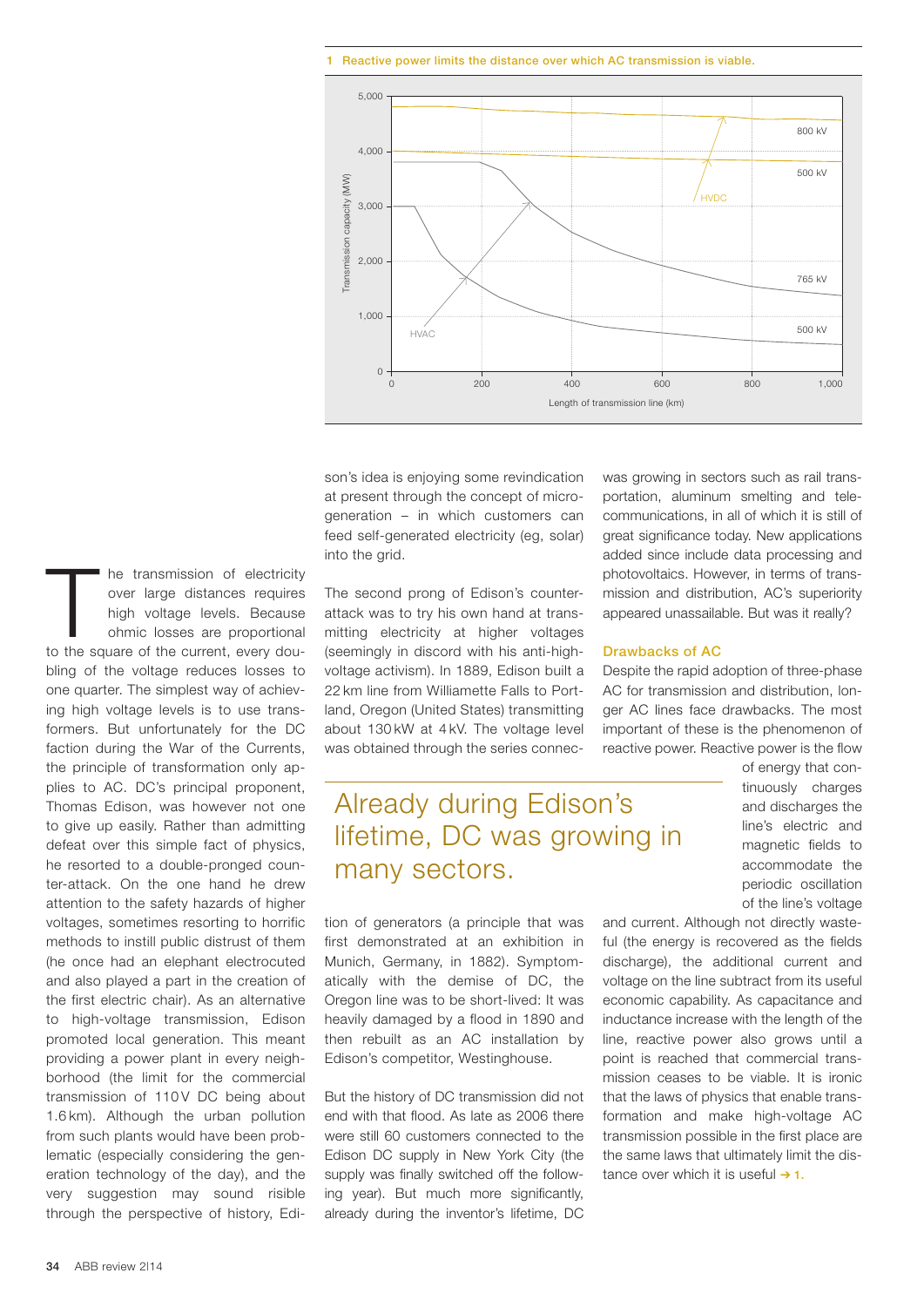2 Mercury-arc valve



3 Uno Lamm, the "father of HVDC," in the control room of the Gotland HVDC



There are solutions to the reactive power challenge – for example FACTS devices that compensate reactive power. However, DC transmission eliminates the problem entirely as the line's electric and magnetic fields are constant and thus only need to charged when the line is powered up.

#### Mercury-arc valves

Early attempts at DC transmission at higher voltages relied on the series connection of generators or motor-generators.1 The principle was thus limited by mechanical constraints and was unable to economically compete with AC.

Interest in DC conversion resurged when a new technology came onto the scene: the mercury-arc valve.<sup>2</sup> This valve is a sealed bulb filled with mercury vapor using steel anodes and a mercury cathode ➔ 2. Once an arc is initiated between anode and cathode, the current flowing in the arc generates heat and ionizes the mercury vapor. At the interface of the arc

#### Footnotes

- 1 A motor generator is a motor and generator pair sharing the same shaft. An array of motor-generators can be used to increase DC voltages by connecting the motors in parallel but the generators in series.
- 2 Mercury arc valves and ABB's part in their development are discussed in greater length in "From mercury arc to hybrid breaker" in *ABB Review* 2/2013, pages 70–78.
- 3 Nevertheless, BBC did demonstrate a temporary DC transmission in 1939. It transmitted 500 kW at 50 kV over 25 km between Wettingen and Zurich in Switzerland.

and the mercury, the bombardment by ions causes electrons to be released. The steel can absorb electrons but does not release significant quantities at the operating temperature. Current can thus flow from the steel to the mercury but not in the reverse direction. The mercury valve thus displays diode functionality, making it suitable for AC to DC conversion.

But mercury valves can also perform the reverse (DC to AC) conversion: An artificial triggering of the arc (using an inductor to apply a voltage peak to an auxiliary electrode) permits conduction to commence at an arbitrary point in the cycle.

By being able to perform both conversions, mercury valves permitted the use of transformers, thus combining the transformation advantages of AC with the transmission advantages of DC.

The mercury arc valve was first demonstrated in 1902 by the American inventor Peter Cooper Hewitt. ABB's predecessor company, BBC (Brown, Boveri & Cie), was a leader in their development, with commercialization beginning in 1913. Early installations, however, did not target DC transmission but were used to rectify lower voltages (up to about 2,500 V) for industrial and transportation purposes.3

One of the problems encountered as voltages were increased was that of arcback. An arc-back occurs when a reverse voltage across an unignited valve sparks As capacitance and inductance increase with the length of an AC line, reactive power also grows until a point is reached that commercial transmission ceases to be viable.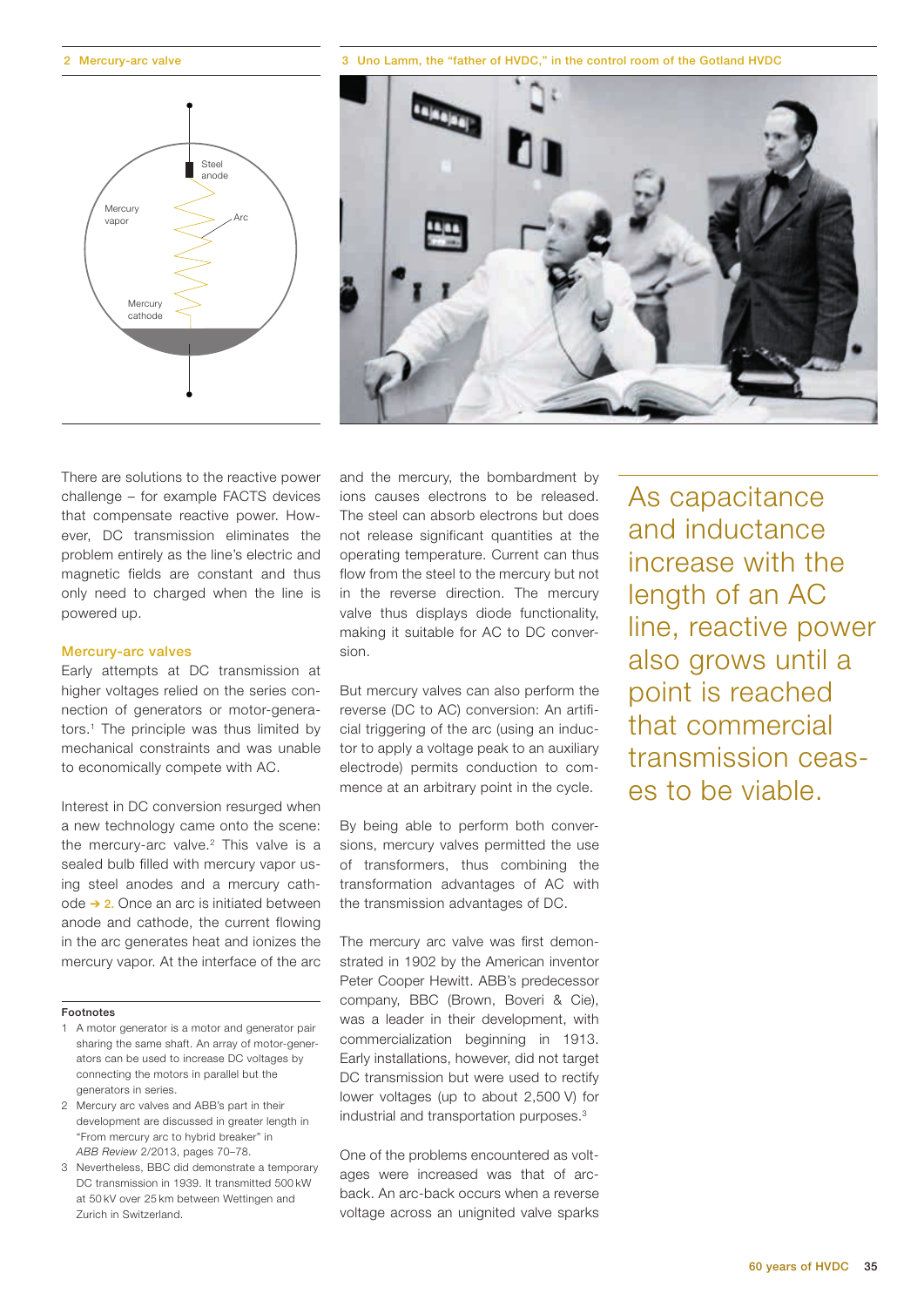4 Schematic of the Gotland link, showing the series connection of converters in both stations



The synchronous condenser (28) was to control reactive power and assure local commutation on the Gotland side (the link replaced a local power plant; there was thus no local commutation).

The three valves of one converter of the Gotland link (with Lamm's wife, Pamela)



The Gotland linkprovided many new challenges for ASEA, not least of which was the sea crossing.

an involuntary arc in the reverse direction. This not only causes a malfunction of the circuit but can cause permanent damage to the valve. It was another of ABB's predecessor companies, ASEA (Allmänna Svenska Elektriska Aktiebolaget) that was to provide the next breakthrough. In 1929, Uno Lamm  $\rightarrow$  3 was awarded a patent for controlling arc-back by using grading electrodes. Grading electrodes are intermediate electrodes connected to a voltage divider to prevent an arc from being able to form from anode to cathode in a single strike. For this work and its consequences, Lamm is often called "the father of HVDC."

Despite this patent, the road from the basic idea to a reliable implementation was long. Due to the often unpredictable behavior of arcs, valve development was very much a process of empirical research. In order not to destabilize the electrical grid in the town of Ludvika (where the development lab was located) high-power trials had, at times, to be restricted to nightly hours.

The Swedish State Power Board (SSPB, now Vattenfall) followed ASEA's progress with interest. By the early 1940s, the technology was sufficiently mature for a trial converter station to be built. Trollhättan was chosen as the location for this (due to the adjoining power plant). Con-

struction commenced in 1943, with operation beginning in 1945. A 50 km, 6.5 MW, 90 kV line was built to Mellerud, where another converter station was added. This transmission line was built purely for test purposes, a role it continued to fulfill until its decommissioning the late 1960s.

#### **Gotland**

In 1950 Swedish parliament approved an HVDC link between the island of Gotland and the Swedish mainland  $\rightarrow$  4-5. This link provided many new challenges for ASEA, not least of which was the sea crossing. For this purpose, an underwater cable was developed.

On March 7, 1954, the 200A link was powered up, initially at 50kV. This was doubled to 100kV on July 26, when the second pair of converters were added in series. The era of commercial HVDC had begun.

The *ASEA Journal* marked the event with an article penned by Lamm himself  $\rightarrow$  6. He opens with the words:

*"The realization of the high voltage D.C. transmission from the Swedish mainland to Gotland is a high point in a very extensive development work in Sweden, the beginnings of which can be traced back a long time".*

*ASEA Journal*, 1954, p. 142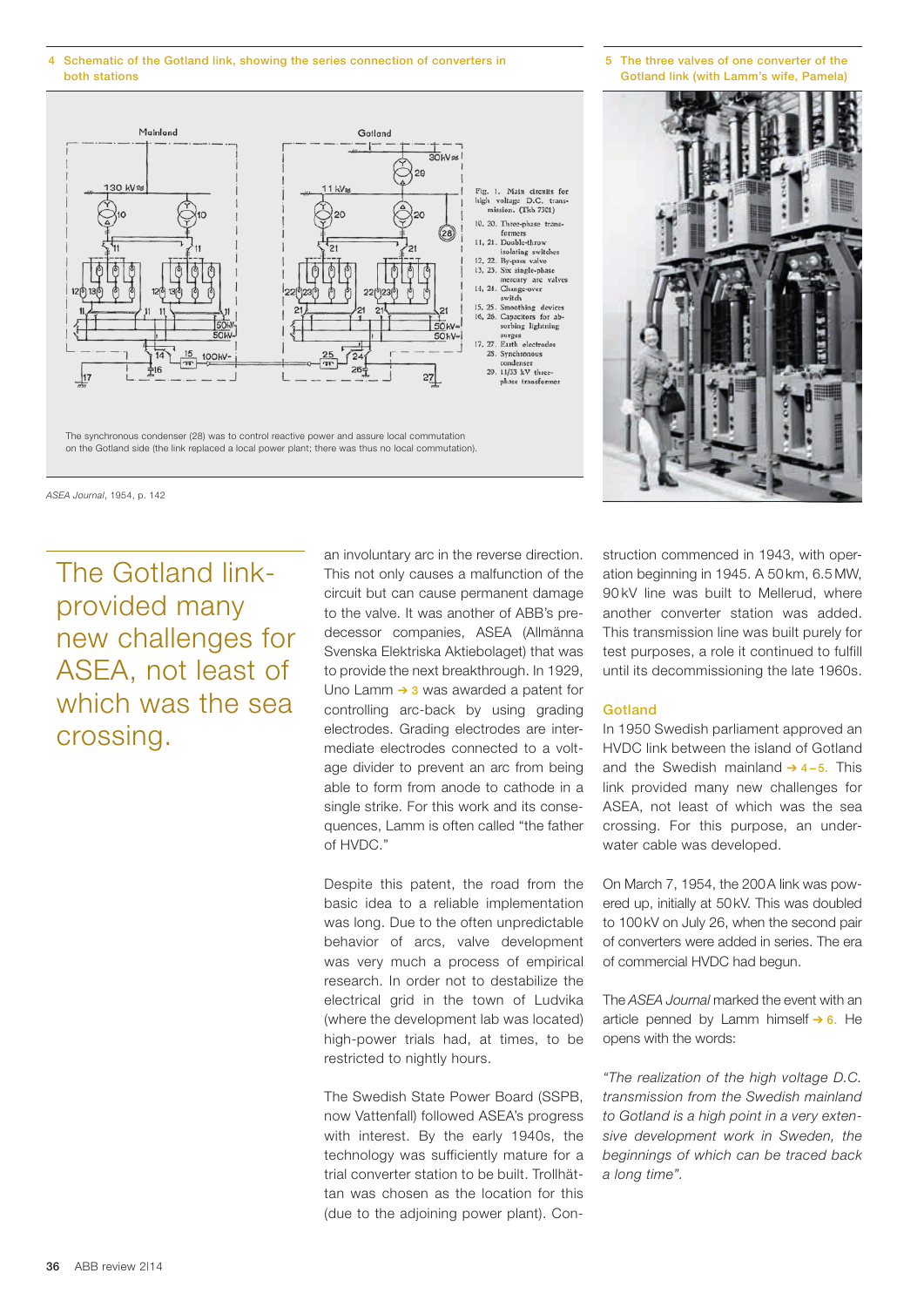1954

**ASEA JOURNAL** 

# The first High Voltage D.C. Transmission with Static Convertors

Some Notes on the Development

U. Lamm. Manager Rectifier Dept.

U.D.C. 621.315.051.024<br>ASEA Reg. 4897, 730

The realisation of the high voltage D.C. transmission from the Swedish mainland to Gotland is a high point in a very extensive development work in Sweden, the beginnings of which can be traced back a long time.

The convertor valves, as the most critical part of a D.C. plant, have always formed the focus of this development work. The total scheme has, however, covered many other spheres such as convertor technique generally, the problems of earth return, cable construction and laying, interference with telecommunication circuits, corona phenomena on overhead lines, the behaviour of suspension insulators with direct voltage, etc.

The development of the valves can be said to have begun in 1929, when the first ASEA patent was applied for, dealing with the principle of grading electrodes interposed between anode and cathode of a mercury-arc valve in order to decrease the risk of arc-back at high inverse voltage. This principle of grading electrodes has been adhered to ever since. The work lay idle, however, during long periods when other tasks took priority in ASEA's rectifier department. In the thirties some rather primitive valves were tested in the laboratory, and although they had a short life, they clearly confirmed the usefulness of the grading electrodes.

It was not until 1939, however, that the material combination which was necessary for progress in the work on the valves became available. In 1942-45, experiments were carried out in the rectifier laboratory at Ludvika on complete rectifiers and inverters built up from valves having an anode structure fundamentally the same as is now used in the Gotland transmission. Owing to the limited resources of the factory's threephase system, however, the tests could continue only for limited periods of time, mainly at night.

Sweden is a country where reliable and economical power transmission on a large scale is of great importance to industry and life in general. The bulk of the water power resources is situated in the northern part of the country, while the majority of the population is in the southern part. Within the State Power Board the possibilities of using high voltage D.C. for transmission were realised at an early stage. Although extensive and successful efforts were made to develop the three-phase A.C. system for higher capacity and voltage and better economy, the State Power Board unhesitatingly put their resources at the disposal of the engineers working on the development of high voltage D.C., and a period of close collaboration between the Board and ASEA started about 1942. One result was the building of

139

*"The converter valves, as the most critical part of a D.C. plant, have always formed the focus of this development work. The total scheme has, however, covered many other spheres such as converter technique generally, the problems of earth return, cable construction and laying, interference with telecommunication circuits, corona phenomena on overhead lines, the behavior of suspension insulators with direct voltage, etc."*

The latter paragraph would not look out of place in any publication on HVDC of the past 60 years: The basic principles established for Gotland still hold today, with ASEA (and later ABB) having built up expertise in all of the areas mentioned. In fact ABB is today the only

company worldwide that is able to provide from a single hand all parts of an HVDC system, ranging from transformers, converter stations and their components, to the cables, control systems and more recently, breakers.

ASEA's second commercial HVDC project was a 160 MW link between Britain and France, inaugurated in 1961. Further projects, ranging from Scandinavia to Italy, Japan, Canada and New Zealand, followed in the 1960s, several of them again involving sea crossings using cables. The culmination of the development of mercury-arc based HVDC was the Pacific Intertie, a 1,300 km, 1,440 MW (raised to 1,600 MW in 1982), 500 kV link between Celio (Oregon) and Sylmar (southern menced thyristor development in the mid-1960s.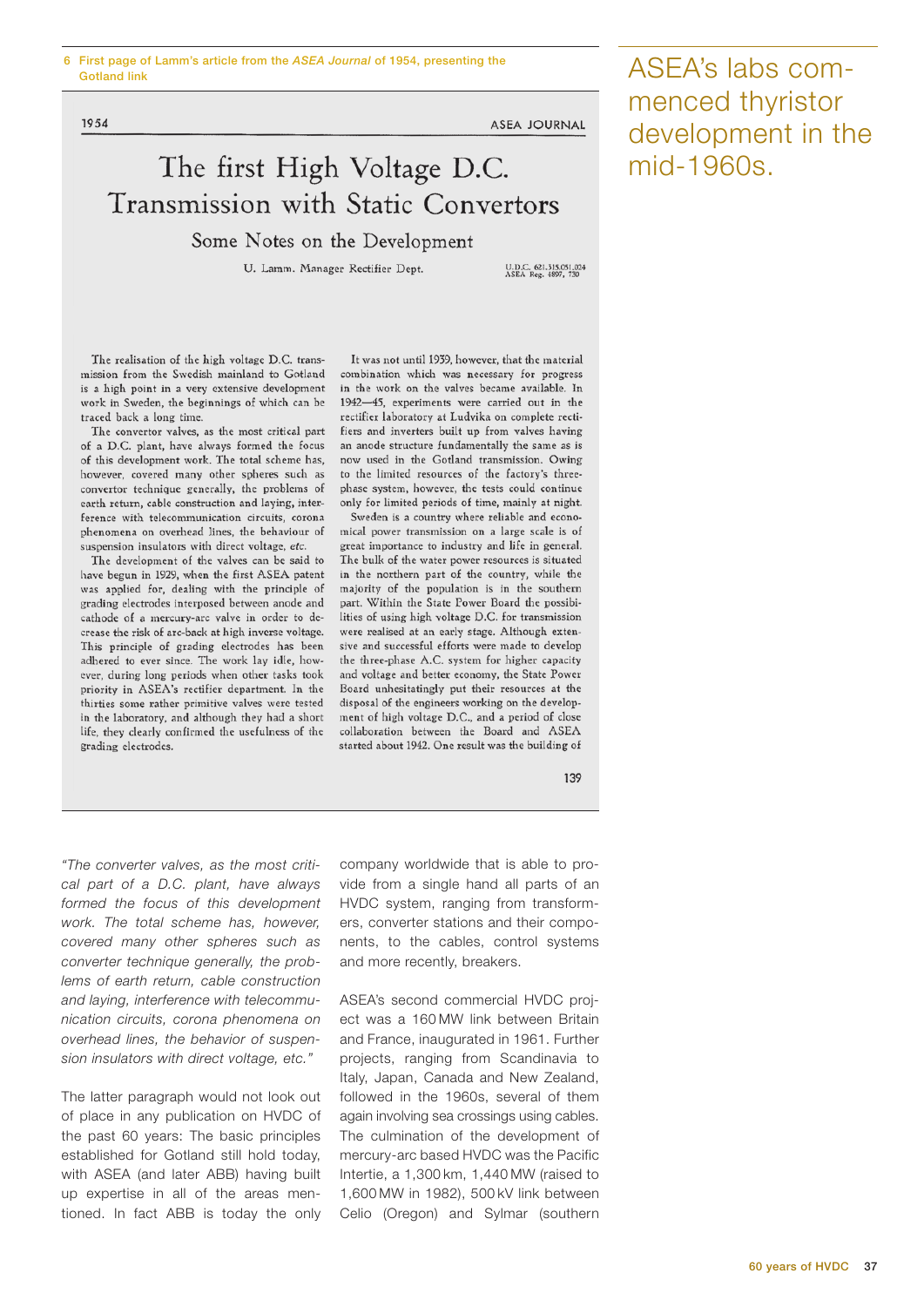## As an alternative to high-voltage transmission, Edison promoted local generation.

7 A selection from numerous HVDC projects delivered by ABB. The company has supplied more than half the world's 170 projects.

| Year | Project                            | Converters            | <b>Distance</b><br>(km) | Power<br>(MW) | Voltage<br>(kV) |
|------|------------------------------------|-----------------------|-------------------------|---------------|-----------------|
| 1946 | Trollhättan - Mellerud (test line) | Mercury-arc<br>valves | 50                      | 6,5           | 45              |
| 1954 | Gotland 1                          |                       | 98                      | 20            | 100             |
| 1961 | English Channel                    |                       | 64                      | 160           | 100             |
| 1970 | Pacific Intertie                   |                       | 1300                    | 1,440         | 500             |
| 1979 | Cahora Bassa                       | Silicon               | 1420                    | 1,920         | 533             |
| 1983 | Gotland 2                          |                       | 99                      | 130           | 150             |
| 1987 | Itaipu                             |                       | 780                     | 6,300         | 600             |
| 2004 | Three Gorges - Guangdong           |                       | 940                     | 3,000         | 500             |
| 2007 | Three Gorges to Shanghai           |                       | 1060                    | 3,000         | 500             |
| 2008 | NorNed                             |                       | 580                     | 700           | 450             |
| 2010 | Xiangjiaba - Shanghai              |                       | 1980                    | 6,400         | 800             |
| 2013 | Rio Madeira                        |                       | 2375                    | 7,100         | 600             |





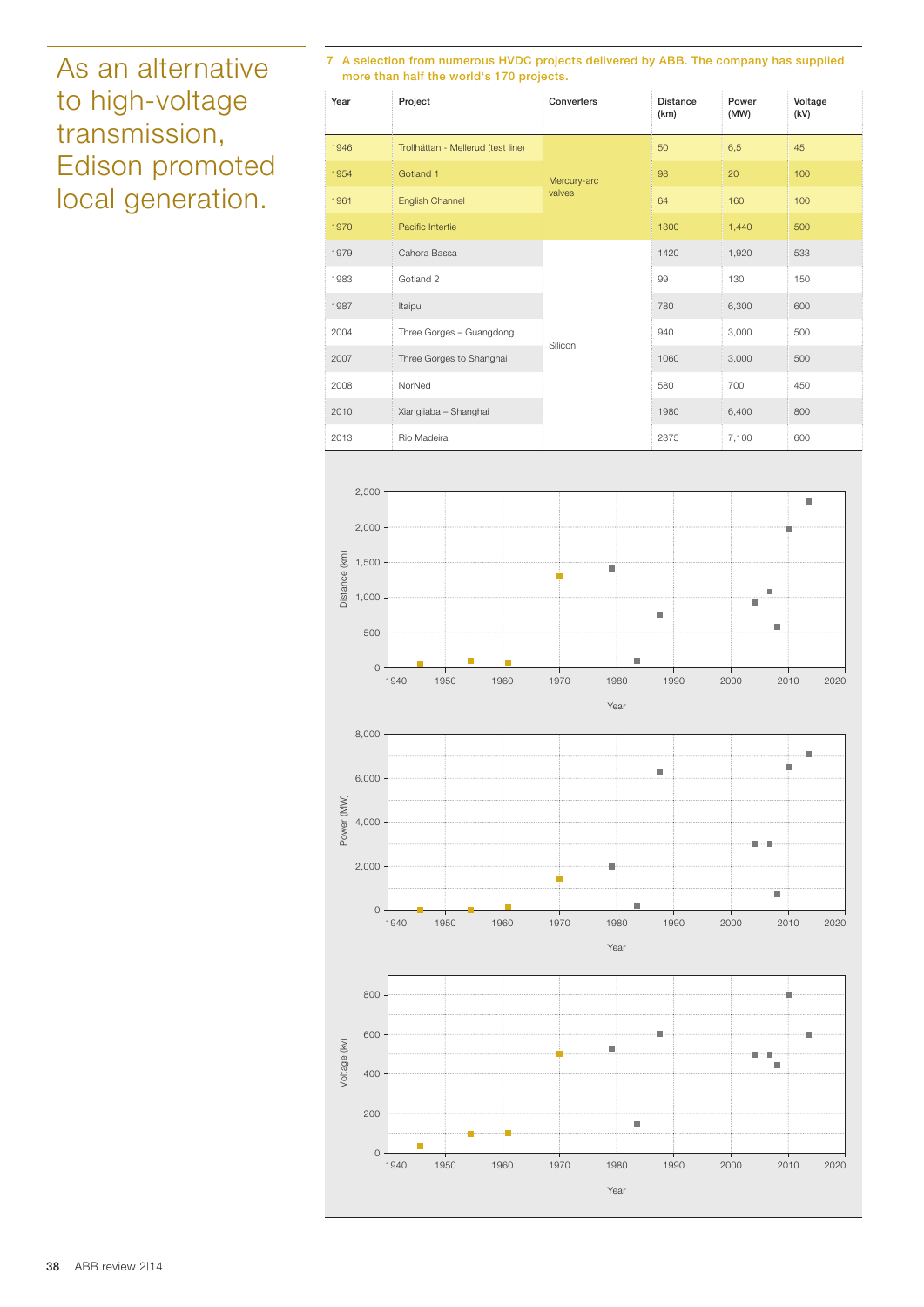#### 8 An early ASEA thyristor-based converter



HVDC Light uses voltage source converters (VSCs) with IGBTs, a technology derived from that used in industrial drives.

California), built jointly with General Electric (GE) and inaugurated in 1970.

Until ceasing development of mercuryarc valves in 1971, ASEA had used them in links with a total power of  $3,400$  MW  $\rightarrow$  7.

#### **Thryristors**

Commencing in the 1960s, a new type of valve came onto the scene, ultimately to displace mercury-arc technology  $\rightarrow$  8.

The principle of the thyristor was first proposed by William Shockley in 1950. A thyristor is a semiconductor device with three terminals (anode, cathode and gate). As in a semiconductor diode, current conducts in one direction only, with a reverse voltage depleting charge carriers from the junction area. The thyristor has additional layers between the p- and n-zones that normally also prevent conduction, but the application of a trigger current to the gate floods this area with charge carriers and permits conduction. Once conduction is initiated, the production of charge carriers becomes self-sustaining and the gate current can be removed. Conduction does not cease until the main current falls below a threshold value. The overall functionality is thus broadly comparable to that of a triggerable mercury-arc valve, but with the advantage of being much more compact, having lower losses and eliminating the risks that come with handling mercury as well as being well suited to the series connection of multiple devices to create valves for higher voltages.

ASEA commenced thyristor development in the mid 1960s. In 1967 a test converter station was fitted to the Gotland link. In 1970, thyristor converters were added in series to the existing mercury-arc stations ➔ title picture, raising the operating voltage to 150 kV (while retaining the original cable, which had no trouble coping with the increased voltage.) <sup>4</sup>

HVDC projects delivered during the 1970s include the Skagerak link between Norway and Denmark, Inga-Shaba in the Congo, the CU project in North Dakota, United States, and Nelson River 2 in Canada.

During the mercury-arc era, ASEA had been practically alone in the market for HVDC, but the disruptive innovation caused by the greater simplicity of working with thyristors enabled many new competitors to enter the field. BBC, for example, teamed up with Siemens and AEG to supply the Cahora Bassa link between Mozambique and South Africa in the mid-1970s. ASEA responded to the new competition by investing in research to establish its leadership in HVDC thyristors.

A landmark project of the 1980s was the 6,300MW Itaipu link in Brazil, awarded to a consortium of ASEA and PROMON, which was put into service in stages between

#### Footnote

<sup>4</sup> The Gotland 1 link remained in use until 1986. Today the island is connected by two HVDC links, Gotland 2 and 3, commissioned in 1983 and 1987, respectively, with a total capacity of 260 MW.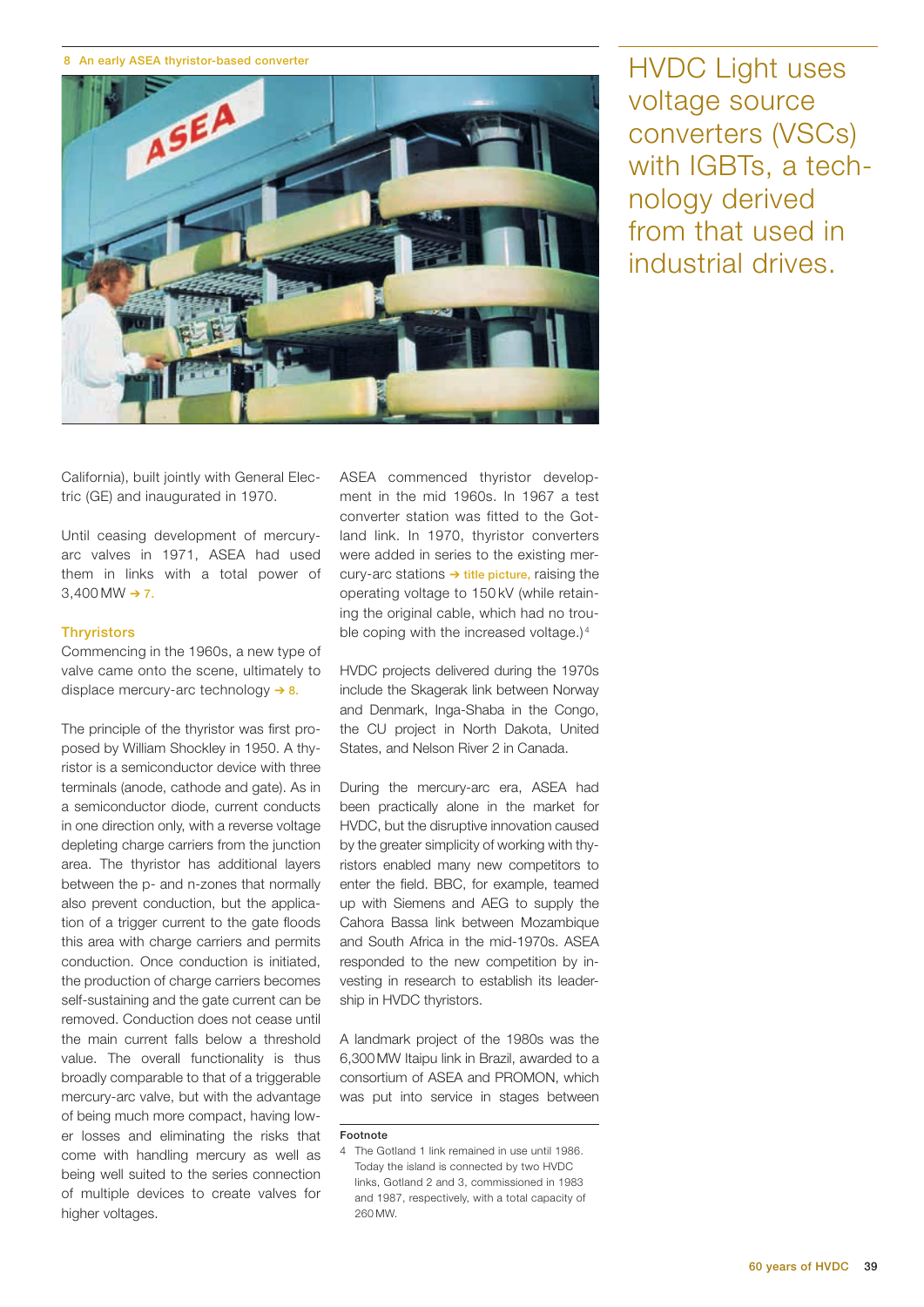As early as 1992, ABB proposed a grid of HVDC lines as an overlay over the existing power grid, relieving it of long-distance bulk flows.



1984 and 1987. The 2,000MW Québec – New England project delivered around the same time link was the world's first multiterminal HVDC link.

In 1988, ASEA and BBC merged to form ABB. In 1995, the company launched a new generation converter station. A key feature was the use of capacitor commutated converters (CCCs), permitting valves to be switched off rather than having to wait for a current zero crossing. This was the most fundamental change in switching since 1954, and permitted an improvement in controllability and reduction in reactive power. The first project to use this technology was the 2,200 MW Brazil – Argentina (Garabi) interconnection of 1999.

ABB continued to raise voltage and power levels. In 2004, the Three Gorges – Guangdong HVDC link (China) was opened, transmitting 3,000 MW over 940 km at ±500 kV → 9. In 2007, a 1,060 km link of the same ratings connected Three Gorges to Shanghai, 2010 saw the Xiangijaba -Shanghai ±800 kV, 6,400 MW, 1,980 km UHVDC (ultrahigh-voltage DC) link go into service. In 2013, the Rio Madeira link in Brazil began transmitting 7,100 MW over 2,375 km.

But HVDC is not just about ever larger power ratings spanning ever growing distances. Continuing in the tradition of the Gotland link, HVDC is also highly suitable for underwater connections, where it already displays advantages over HVAC on distances measured in tens of km (due to the higher capacitance of sheathed cables versus lines)  $\rightarrow$  10. For example, in 2008, the NorNed link bridged the 580 km between Norway and the Netherlands.

#### Going light

On a smaller scale, HVDC can also be used to connect offshore windparks or supply power to oil and gas platforms  $\rightarrow$  11. For the lower power classes, ABB introduced HVDC Light® in the 1990s. Rather than using thyristor valves, HVDC Light uses voltage source converters (VSCs) with IGBTs, a technology derived from that used in industrial drives. The higher controllability, reactive power control capability and black start capability of HVDC Light means it can be connected to island networks with no local commutation, but can also be used to relieve pressure on or stabilize existing AC grids. The compact design of HVDC Light means converter stations can be fitted inside containers and delivered to site in one piece, simplifying testing and commissioning.

#### The HVDC grid

Many new challenges face tomorrow's power grids. Not the least among these is the radical transformation of the generation landscape. Traditional power plants were mostly built close to the centers of consumption, but the rapidly increasing market share of renewables means that more and more power is coming from remoter regions. This power must be transmitted over long distances, often through areas where the traditional grid is weak and not suited to handle the extra load. As